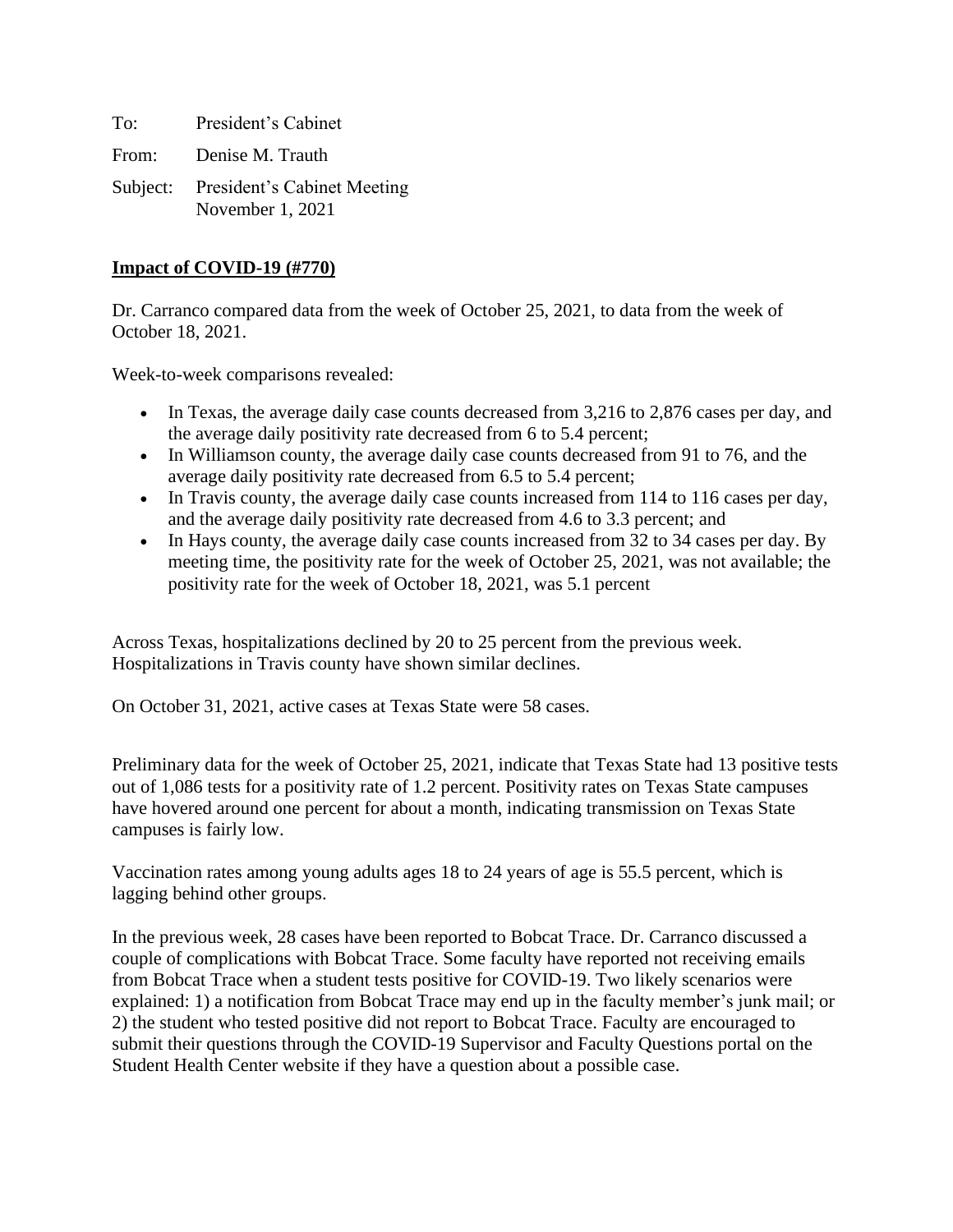# **Texas State Website Initiative (#540)**

Mr. Pierce and guest Elias Martinez, Assistant Vice President for University Marketing, discussed a formal initiative to convert all sites in Gato from the standard template to the "mobile-first" template. To date, 74 of Texas State's 389 sites that live on Gato have been converted. Mr. Pierce will have one-on-one conversations with each Vice President to develop a plan for converting their sites to the new format. Mr. Martinez will run web analytics to identify the sites that need to be updated. Cabinet members discussed using one-time-funds to support the transformation process.

## **RTA: 02/07/2022 Continue discussion of university website mobile-first template implementation initiative.**

# **Inclusion and Diversity (#747)**

Dr. Silva continued the discussion on creating a DEIA Communication Network across the university. Vice Presidents of each division will appoint one or more individuals to function as a Network representative.

### **President's Update (#556)**

President Trauth announced that she will participate in a series of conversations about the search process for the Associate Vice President for Institutional Inclusive Excellence/Chief Diversity Officer.

President Trauth announced that the elimination of Local Committees will be discussed at the November 2021 Board of Regents meeting.

#### **Significant Issues (#01)**

Mr. Algoe is in the process of finalizing:

- how funds from the Texas Legislature-approved capital construction assistance projects will be distributed, and
- financial reports for fiscal year 2021.

Mr. Algoe provided an update on the search for the Chief of Police.

Mr. Algoe offered clarification on allocations for performance awards. During the previous round of budget cuts, funding for performance awards was reduced by 50 percent. Departments can supplement their performance award allocation to make up some of the difference.

Mr. Algoe discussed the need to develop a process for refreshing/updating building signage to comport with the new branding initiative.